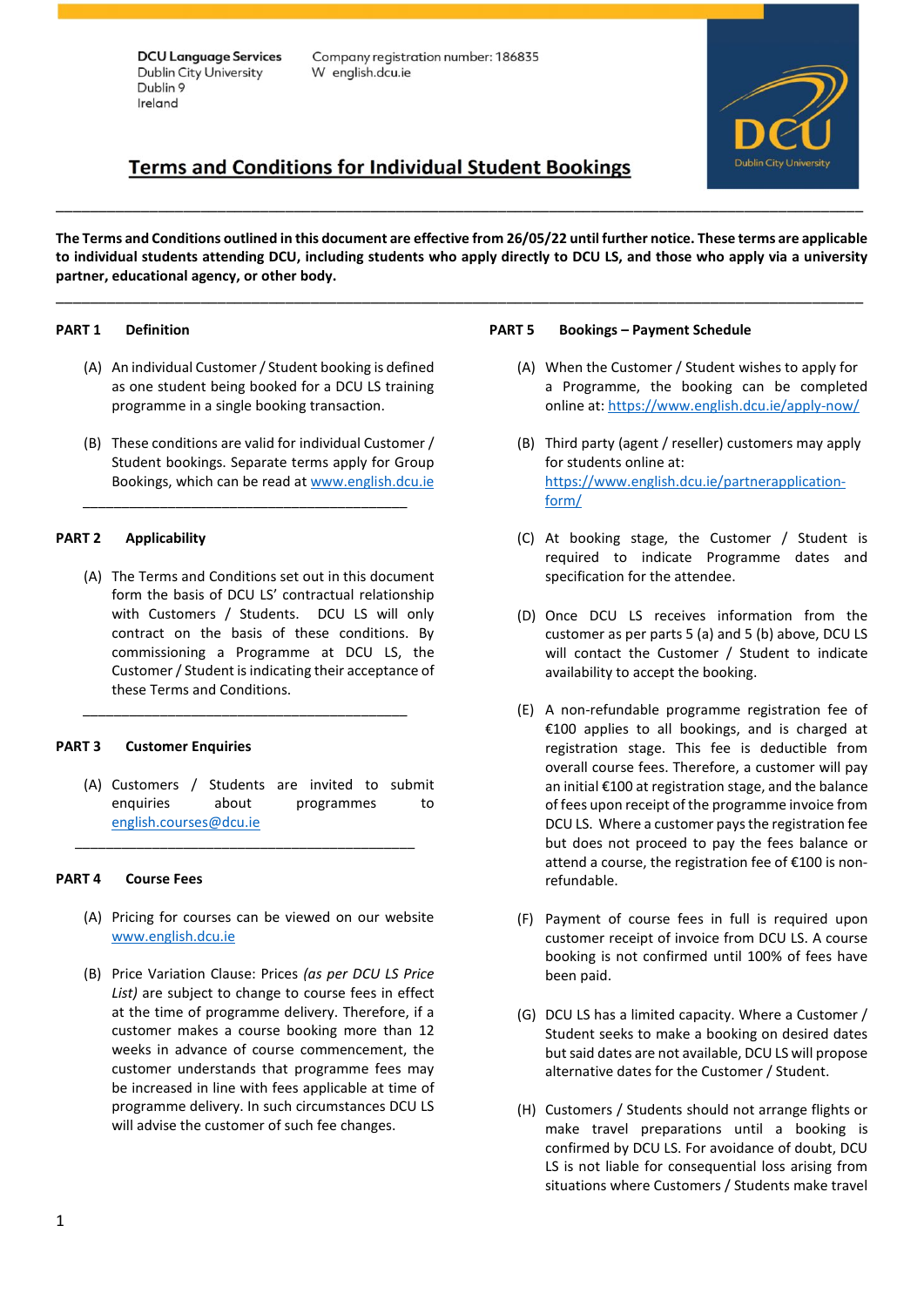Company registration number: 186835 W english.dcu.ie



# **Terms and Conditions for Individual Student Bookings**

plans for set dates and DCU LS is unable to accept a Customer / Student for said dates. Therefore, Customers / Students should only commence travel plans after DCU LS has confirmed availability.

- (I) DCU LS recommends that Customers / Students make booking requests as early as possible, in order to secure their desired specification and dates.
- (J) Customers / Students are responsible for obtaining Travel and Medical insurance to protect against loss.
- (K) The specification delivered by DCU LS to the Customer / Student will be expressly listed on the invoice. For the avoidance of doubt no other services (other than those explicitly listed) are included or implied.

\_\_\_\_\_\_\_\_\_\_\_\_\_\_\_\_\_\_\_\_\_\_\_\_\_\_\_\_\_\_\_\_\_\_\_\_\_\_\_\_\_\_\_

# **PART 6 Payment**

- (A) Upon booking confirmation by the Customer / Student and acceptance by DCU LS, DCU LS will send an invoice to the Customer / Student, detailing amount due and payment account details.
- (B) The Customer / Student will make full payment of fees to DCU LS upon receipt of invoice.
- (C) Fees payment is due to DCU LS immediately upon customer receipt of DCU LS invoice. A booking is not confirmed until 100% of course fees have been received.
- (D) DCU LS does not offer credit to Customers / Students.
- (E) The Customer / Student is liable for any consequential loss arising from DCU LS cancellation as a result of failure to meet payment deadlines.
- (F) Payment can be made by International Bank Transfer or by Credit Card payment at: www.english.dcu.ie/apply/pay-online Information on the payment process is located on the programme invoice.
- (G) The Customer / Student is liable for all 'sender' fees and charges incurred for international bank transfers.

\_\_\_\_\_\_\_\_\_\_\_\_\_\_\_\_\_\_\_\_\_\_\_\_\_\_\_\_\_\_\_\_\_\_\_\_\_\_\_\_\_\_\_

#### **PART 7 Campus Assignment**

- (A) DCU LS delivers classes from DCU St. Patrick's Campus, DCU All Hallows Campus and DCU Glasnevin Campus. These campuses are located within 2.5km of one another, in the Dublin 9 area.
- (B) Customers / Students attending courses may be placed to classes at any one of these campuses, and that the decision for campus placement is the sole decision of DCU LS. It will not be possible for a Customer / Student to choose their preferred campus for classes.

\_\_\_\_\_\_\_\_\_\_\_\_\_\_\_\_\_\_\_\_\_\_\_\_\_\_\_\_\_\_\_\_\_\_\_\_\_\_\_\_\_\_\_

#### **PART 8 Class Times**

- (A) DCU LS delivers classes on our campuses between the hours of 08:00hrs and 21:00hrs, Monday to Sunday.
- (B) It is the preference of DCU LS to place students to morning classes, but, at certain times, DCU LS may deliver afternoon or early evening classes to students.
- (C) During peak periods, DCU LS may deliver classes on Saturdays and Sundays – therefore students may be allocated to weekend classes as part of their programme.
- (D) Non-core tuition / 'minor' classes may be timetabled to the period 1800hrs to 2100hrs on weekdays or on Saturdays or Sundays, in line with staff and classroom availability.

\_\_\_\_\_\_\_\_\_\_\_\_\_\_\_\_\_\_\_\_\_\_\_\_\_\_\_\_\_\_\_\_\_\_\_\_\_\_\_\_\_\_

#### **PART 9 Class Level and Syllabi**

- (A) DCU LS reserves the right to provide mixed-level classes in circumstances where students present with a variety of language levels.
- (B) DCU LS retains full autonomy over syllabus delivery, teaching methodology, tuition delivery and associated items to students. DCU LS will deliver tuition as per our syllabus.

\_\_\_\_\_\_\_\_\_\_\_\_\_\_\_\_\_\_\_\_\_\_\_\_\_\_\_\_\_\_\_\_\_\_\_\_\_\_\_\_\_\_\_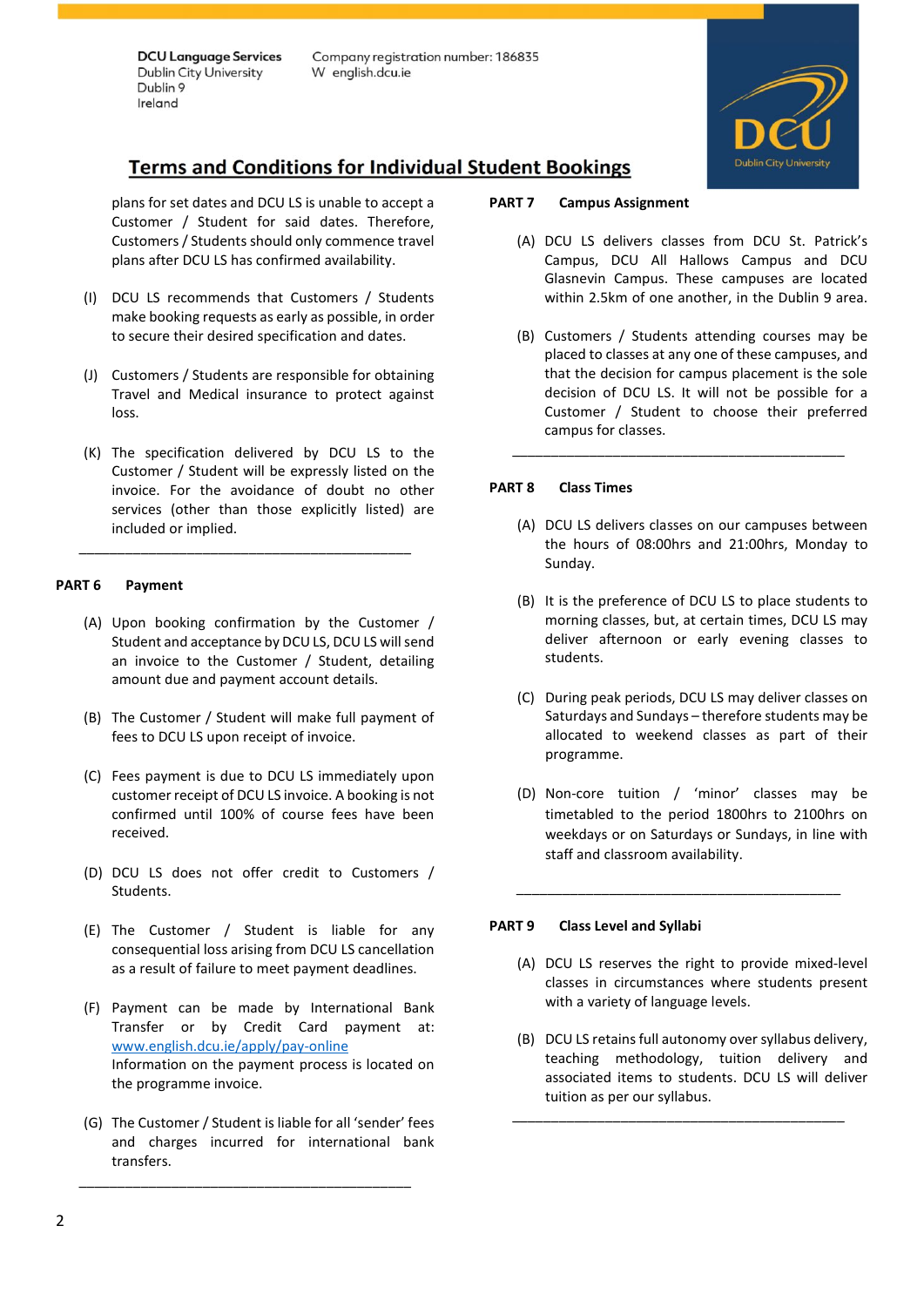Company registration number: 186835 W english.dcu.ie



# **Terms and Conditions for Individual Student Bookings**

### **PART 10 Attendance**

- (A) Attendance at classes each day is mandatory. Where a student is unable to attend class on a given day, the student should communicate with DCU LS to inform of same as per the policy at: [https://www.english.dcu.ie/AttendanceAbsenteeis](https://www.english.dcu.ie/AttendanceAbsenteeism-Policies) [m-Policies](https://www.english.dcu.ie/AttendanceAbsenteeism-Policies)
- (B) A minimum class attendance rate of 65% is required for students to receive DCU LS certification. For visa requiring students, a minimum attendance of 85% is required.

\_\_\_\_\_\_\_\_\_\_\_\_\_\_\_\_\_\_\_\_\_\_\_\_\_\_\_\_\_\_\_\_\_\_\_\_\_\_\_\_\_\_\_

## **PART 11 Course Materials**

(A) Adult students will receive an English Course book and DCU LS Student Handbook upon commencement of the programme. Students are required to bring their own pencils, pens and notebook materials to class each day.

\_\_\_\_\_\_\_\_\_\_\_\_\_\_\_\_\_\_\_\_\_\_\_\_\_\_\_\_\_\_\_\_\_\_\_\_\_\_\_\_\_\_\_

#### **PART 12 Certification**

(A) Students will receive a DCU LS certificate upon completion of their programme as standard, provided that students have met DCU LS minimum attendance and performance requirements.

\_\_\_\_\_\_\_\_\_\_\_\_\_\_\_\_\_\_\_\_\_\_\_\_\_\_\_\_\_\_\_\_\_\_\_\_\_\_\_\_\_\_\_\_\_\_\_\_

#### **PART 13 Accommodation – General**

(A) Accommodation for students is offered on a first come, first served basis. Early booking is advised. Accommodation will only be assigned for students upon receipt of 100% payment.

\_\_\_\_\_\_\_\_\_\_\_\_\_\_\_\_\_\_\_\_\_\_\_\_\_\_\_\_\_\_\_\_\_\_\_\_\_\_\_\_\_\_\_\_\_\_\_\_

#### **PART 14 Accommodation – Host Family**

- (A) DCU LS will place students to Host Families on the basis of the availability of a Host Family to receive a student, and the suitability of a Host Family to receive the student.
- (B) Adult students will be placed to Host Families in a single room as standard.
- (C) A surcharge of €25 per week will apply for students who have special requirements for Host Families.

The DCU LS grid lists examples of where a  $\epsilon$ 25 fee will be chargeable and where this fee will not be chargeable, as follows:

| <b>Item</b>            | Does €25 Fee Apply?                                |
|------------------------|----------------------------------------------------|
| Vegetarian             | €25 Fee Applies.                                   |
| Student                |                                                    |
| <b>Vegan Student</b>   | €25 Fee Applies.                                   |
| Coeliac Student        | €25 Fee Applies.                                   |
| <b>Halal Student</b>   | €25 Fee Applies.                                   |
| No Pets                | €25 Fee Applies.                                   |
| Requirement            |                                                    |
| No l<br><b>Smoking</b> | €25 Fee does not apply.                            |
| Requirement            |                                                    |
| Other Non-             | Requests will be considered on a case by case      |
| Standard               | basis - but the customer should note: Any          |
| Requests               | requirement that requires bespoke demands of a     |
|                        | Host Family / the DCU LS Accommodation Team        |
|                        | (or both) are liable to incur the surcharge        |
|                        | fee of €25 per student per week. The above list of |
|                        | examples are not exhaustive, and bespoke           |
|                        | requests not listed above will be reviewed and     |
|                        | dealt with on a case-by-case basis.                |

- (D) If a serious problem develops at a Host Family (e.g. safety related), we can arrange a change of family for affected student(s). However, if the issue is of a subjective nature, and DCU LS feels that a change is non-essential *(but still insisted upon by students / customers),* we can facilitate a change of Host Family for an additional fee of €100 per affected student.
- (E) DCU LS places students to neighbourhoods around DCU campuses, and further afield at peak times. At peak times, students may be placed up to 1 hour commuting time from DCU campuses, and may involve the student taking one or two buses to reach DCU campus.
- (F) The student is responsible for travel costs between their Host Family accommodation and our campuses. We recommend that customers purchase a LEAP Transport Card. For the avoidance of doubt, DCU LS is not responsible for student travel costs.

\_\_\_\_\_\_\_\_\_\_\_\_\_\_\_\_\_\_\_\_\_\_\_\_\_\_\_\_\_\_\_\_\_\_\_\_\_\_\_\_\_\_\_\_\_\_\_\_

#### **PART 15 Accommodation Residential**

(A) For residence accommodation, adult students will be placed to either single bedrooms or twin bedrooms. Students are subject to DCU LS Residential House Rules.

\_\_\_\_\_\_\_\_\_\_\_\_\_\_\_\_\_\_\_\_\_\_\_\_\_\_\_\_\_\_\_\_\_\_\_\_\_\_\_\_\_\_\_\_\_\_\_\_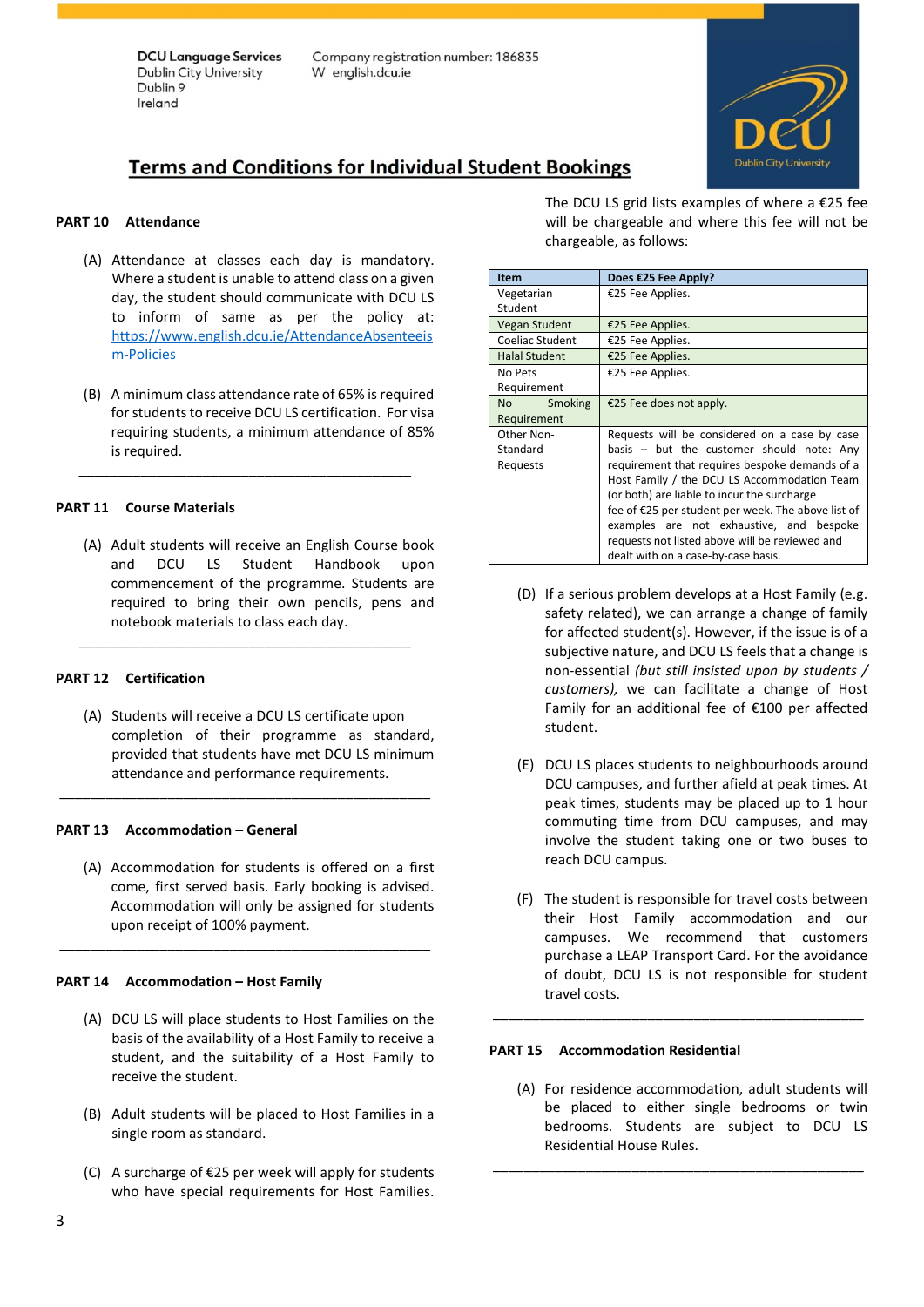Company registration number: 186835 W english.dcu.ie



# **Terms and Conditions for Individual Student Bookings**

#### **PART 16 Meals – Host Families**

- (A) Adult students staying at Host Family Accommodation will receive half board meals – i.e. breakfast and dinner daily, and packed lunch at weekends as standard.
- (B) DCU LS operates a meals schedule as follows first meal is dinner (or supper) on day of arrival and last meal is breakfast on day of departure.

\_\_\_\_\_\_\_\_\_\_\_\_\_\_\_\_\_\_\_\_\_\_\_\_\_\_\_\_\_\_\_\_\_\_\_\_\_\_\_\_\_\_\_\_\_\_\_\_

#### **PART 17 Meals – Residential**

(A) For adult students, DCU LS offers residential accommodation as self-catering as standard – *i.e. no meals provided*. Adult residence accommodation is provided with cooking utilities and resources for adult students to arrange their own meals.

\_\_\_\_\_\_\_\_\_\_\_\_\_\_\_\_\_\_\_\_\_\_\_\_\_\_\_\_\_\_\_\_\_\_\_\_\_\_\_\_\_\_\_\_\_\_\_\_

#### **PART 18 Cancellation and Refund**

- (A) The €100 registration fee is non-refundable in the event that a student withdraws from a course booking.
- (B) For cancellations received at least 12 weeks prior to programme start date, a full refund will be provided, less the €100 registration fee. Cancellations must to be made in writing to DCU LS, to [english.courses@dcu.ie](mailto:english.courses@dcu.ie)
- (C) For cancellations received in a period of 6-12 weeks of the programme start date, fees received will be refunded minus a €500 EURO charge. Cancellations must be made in writing to english.courses@dcu.ie
- (D) For cancellations received within period of 3-6 weeks of the programme start date, fees received will be refunded minus an €800 EURO charge. Cancellations must be made in writing to [english.courses@dcu.ie](mailto:english.courses@dcu.ie)
- (E) No refund is provided where cancellation is made 3 weeks or less before course commencement.
- (F) No refund is possible for students who leave a course after the course has begun.
- (G) Refunds will be made back to the account or credit card of the sending party – i.e. it will not be possible

to refund to a third party bank account or credit card.

\_\_\_\_\_\_\_\_\_\_\_\_\_\_\_\_\_\_\_\_\_\_\_\_\_\_\_\_\_\_\_\_\_\_\_\_\_\_\_\_\_\_\_\_\_\_\_\_

#### **PART 19 Programme Management**

(A) DCU LS retains exclusive autonomy with regard to programme management, including (but not limited to) timetabling, chronology, delivery, resource provision, accommodation assignment, staff provision, staff assignment and subcontractor procurement. The customer will have no role or jurisdiction in such matters.

\_\_\_\_\_\_\_\_\_\_\_\_\_\_\_\_\_\_\_\_\_\_\_\_\_\_\_\_\_\_\_\_\_\_\_\_\_\_\_\_\_\_\_\_\_\_\_\_

#### **PART 20 Damage and Behavioural**

- (A) Customers / Students are liable for any fees incurred to make good damage caused by the Student.
- (B) Students are subject to the DCU LS Student Charter and to abide by the principles of good behaviour and respect to DCU staff, subcontractors and the DCU community in general.
- (C) DCU LS reserves the right to take action (up to and including expulsion of student/s) in circumstances of breach of DCU LS behavioural standards. In such circumstances, no refund will apply and the student will be ejected and excluded from all programme items immediately.

\_\_\_\_\_\_\_\_\_\_\_\_\_\_\_\_\_\_\_\_\_\_\_\_\_\_\_\_\_\_\_\_\_\_\_\_\_\_\_\_\_\_\_\_\_\_\_\_

#### **PART 21 Substitution**

(A) In circumstances where it is impossible to deliver programme a specification item(s), DCU LS will deliver a substitute specification item of a similar nature. This includes the provision of online classes in cases where it is not possible to deliver an oncampus class.

\_\_\_\_\_\_\_\_\_\_\_\_\_\_\_\_\_\_\_\_\_\_\_\_\_\_\_\_\_\_\_\_\_\_\_\_\_\_\_\_\_\_\_\_\_\_\_\_

#### **PART 22 National Holidays**

(A) DCU LS is closed on national holidays. Tuition lost due to national holidays is not made up. Details of national holiday dates are available on the DCU LS website.

#### **PART 23 Social Activities**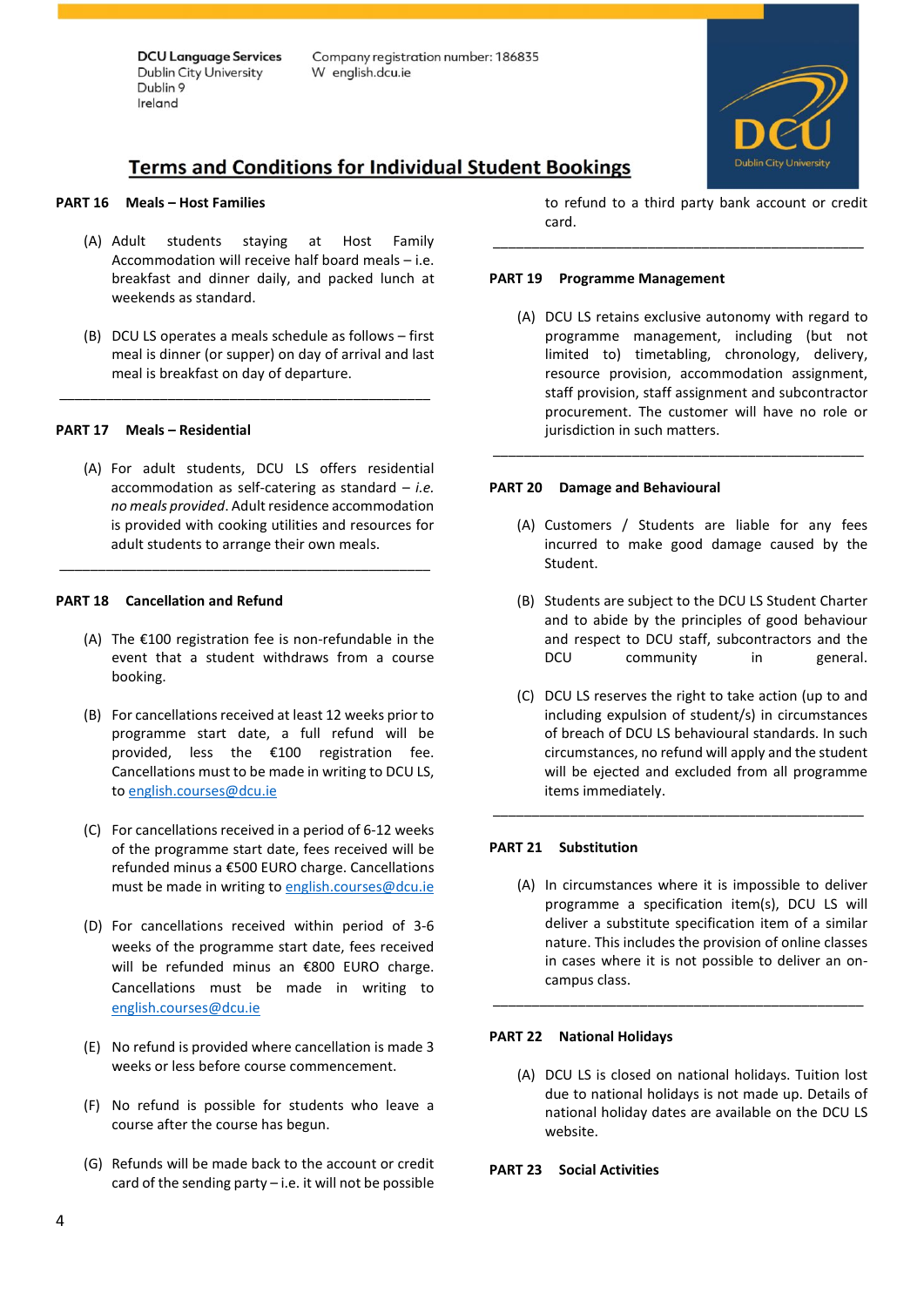Company registration number: 186835 W english.dcu.ie



# **Terms and Conditions for Individual Student Bookings**

- (A) Students are required to attend for social activities at the time allotted for their activity to take place. If a student arrives late to a social activity, the activity may have begun / departed (in the case of a day excursion the bus may have departed). DCU LS is not responsible for late arrival. No refund will apply in circumstances where a student arrives late and misses an activity.
- (B) DCU LS activity leaders are engaged to provide an accompaniment service and to engage with students. DCU LS staff are not professional tour guides and are not promised as such. The primary responsibility of DCU LS activity leaders at all times is the safety and welfare of students.

\_\_\_\_\_\_\_\_\_\_\_\_\_\_\_\_\_\_\_\_\_\_\_\_\_\_\_\_\_\_\_\_\_\_\_\_\_\_\_\_\_\_\_\_\_\_\_\_

# **PART 24 DCU LS Out-of-Hours Telephone Number**

- (A) The DCU LS Out of Hours contact number is +353851857060. This number will be active outside of office hours and is provided as a contact means for students at DCU LS who require assistance.
- (B) This number is provided for operational matters only, and shall not be used as a means of communication with DCU LS for any other matters (e.g. commercial enquiries or academic questions).
- (C) The remit of the assistance phone number is to provide advice only, and DCU LS is generally unable to provide face-to-face operational assistance outside of office hours. DCU LS does not guarantee that staff can travel to a particular place to assist students out of hours – the provision of the assistance number is only for telephone support on matters. In circumstances where operational changes are required, such charges can only be reviewed on the next working day, and are generally not possible outside of working hours.

# **PART 25 GDPR / Privacy and Marketing**

(A) DCU LS uses Customer / Student testimonials, photographs and videos in promotional materials. Customer / Student permission is sought in advance for inclusion in such activities in accordance with the DCU Data Privacy Policy.

\_\_\_\_\_\_\_\_\_\_\_\_\_\_\_\_\_\_\_\_\_\_\_\_\_\_\_\_\_\_\_\_\_\_\_\_\_\_\_\_\_\_\_\_\_\_\_\_

(B) Customers / Students are not permitted to use DCU LS intellectual property without express consent (in writing) from DCU LS.

- (C) Customers / Students are advised to review the DCU LS Data Protection policy, available for view upon request.
- (D) DCULS holds customer data in compliance with Irish and European Union Data Protection laws.

\_\_\_\_\_\_\_\_\_\_\_\_\_\_\_\_\_\_\_\_\_\_\_\_\_\_\_\_\_\_\_\_\_\_\_\_\_\_\_\_\_\_\_\_\_\_\_\_

## **PART 26 Modification of Terms**

(A) DCU LS reserves the right to modify terms and conditions without notice to customers.

\_\_\_\_\_\_\_\_\_\_\_\_\_\_\_\_\_\_\_\_\_\_\_\_\_\_\_\_\_\_\_\_\_\_\_\_\_\_\_\_\_\_\_\_\_\_\_\_

## **PART 27 Long Term Students – Vacations**

- (A) Students attending long-term courses may be permitted take a vacation, subject to immigration rules and by agreement with the sending customer and DCU LS. Customers and Students are invited to consult with DCU LS staff on such matters.
- (B) Vacations are not possible within the first 8 weeks of an ILEP programme, nor during a student's attendance on an IELTS or Cambridge course. For details, please refer to 'Student Policies' at [www.english.dcu.ie/studentpolicies](http://www.english.dcu.ie/studentpolicies)

\_\_\_\_\_\_\_\_\_\_\_\_\_\_\_\_\_\_\_\_\_\_\_\_\_\_\_\_\_\_\_\_\_\_\_\_\_\_\_\_\_\_\_\_\_\_\_\_

#### **PART 28 Visa Requiring Students**

- (A) Non-EU / Non EEA passport holders may be required to obtain a visa to enter Ireland. DCU LS recommends that such customers apply to DCU LS at least 16 weeks in advance of the start of their programme commencement to ensure sufficient time is provided for the visa application process.
- (B) DCU LS will issue visa support documents to customers upon full payment of course fees.
- (C) A visa application is the responsibility of the Customer / Student. DCU LS can assist with questions regarding visa application, but is not responsible for a student's visa application.
- (D) Where a customer has received a letter of invitation from DCU LS (in order to obtain a visa) and the visa application is refused, the customer is required to return the original visa refusal documents to DCU LS. Once these documents are verified, DCU LS will refund fees, less a €200 EURO administration fee.